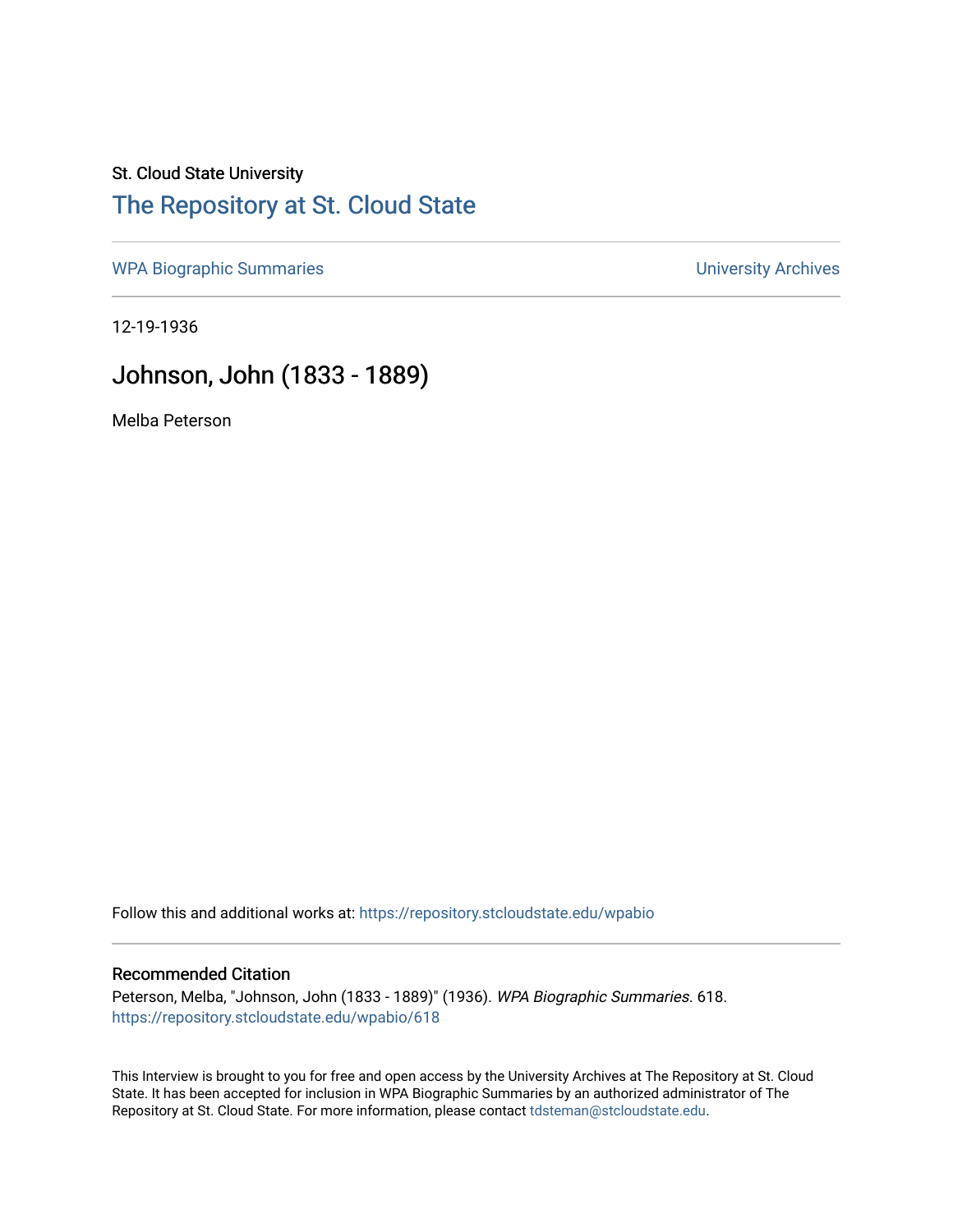JOHNSON, JOHN

### File No.  $B - 35$

John Johnson was one of the pioneers of Sauk Centre. He came here when there were yet traces of wild Western life dn the little village that was springing up on the shores of Sauk Lake.

He was born in one of the southern provinces of Sweden on February 17. 1833. He passed his youth and early manhood on his father's estate, one third of which he inherited at his father's death. He was soon seized with the emigration fever, and in the spring of 1869, disposed of his property and headed for Quebec in a rickety old vessel that seemed determined to find the bottom of the Atlantic. It was a hazardous trip and it was a surprise to both passengers and crew when the historic Canadian town was at last sighted. The long tedious journey was ended in Sauk Centre on June 6, 1869.

A homest ead was found at the head of the lake and here the family lived for about one year.

In October, 1870, he moved to Sauk Centre, and with the exception of two years spent in Minneapolis, this was his residence until his death on June 12, 1889. Mr. and Mrs. Johnson had eight children. He died from pneumonia. His funeral was from the Methodist Church.

> Taken from the Sauk Centre Herald, June 20, Copied on: Dec. 19, 1936 Copied by: Melba Peterson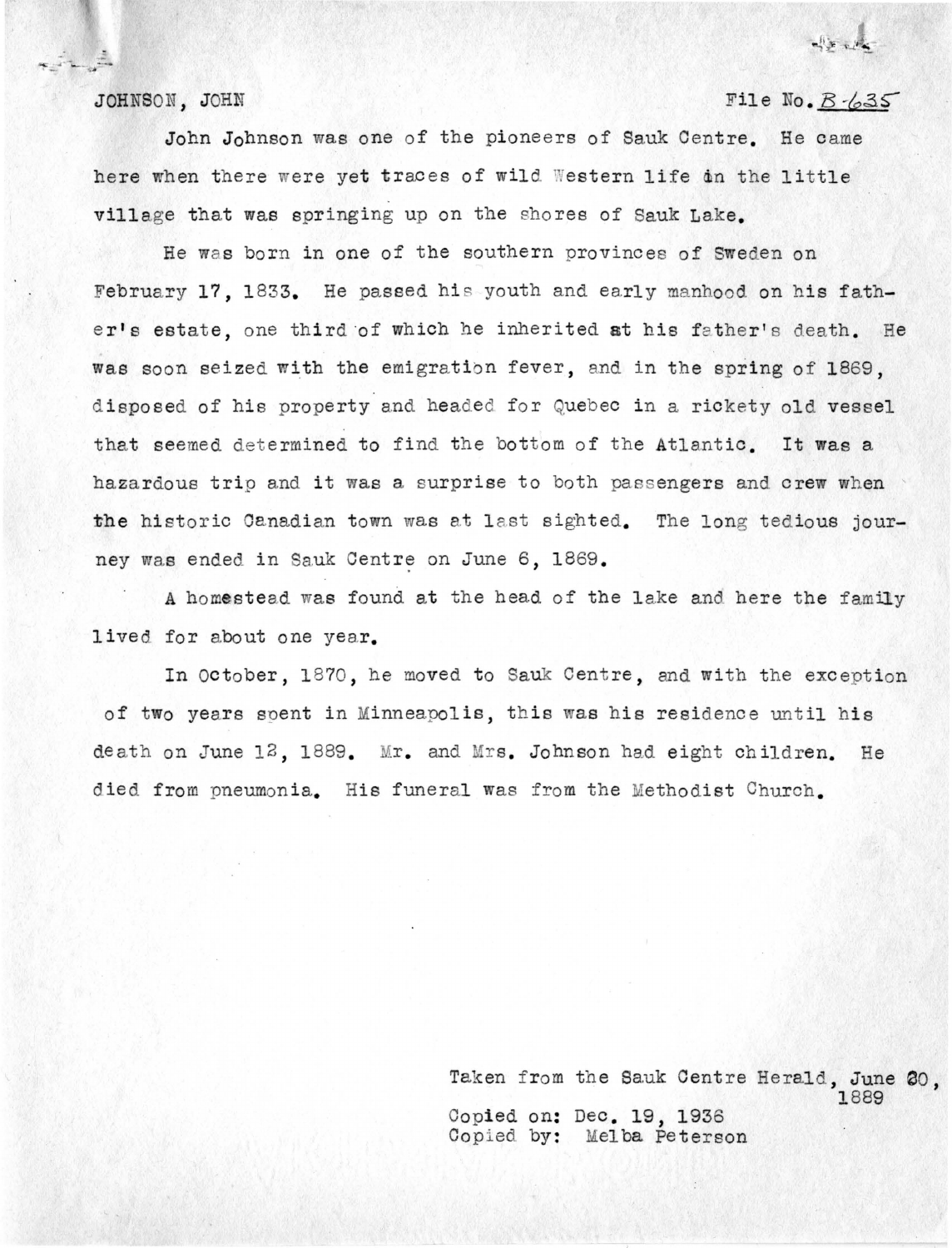# FROM THE RECORDS IN THE STEARNS COUNTY COURT HOUSE

بالرجم

FOR THE JOHN JOHNSON BIOGRAPHY

DEATH RECORD BOOK A. PAGE 192 LINE 23

John Johnsened June 13, 1889 in Sauk Centre, Minnesota Age 56 years 3 months and 26 days